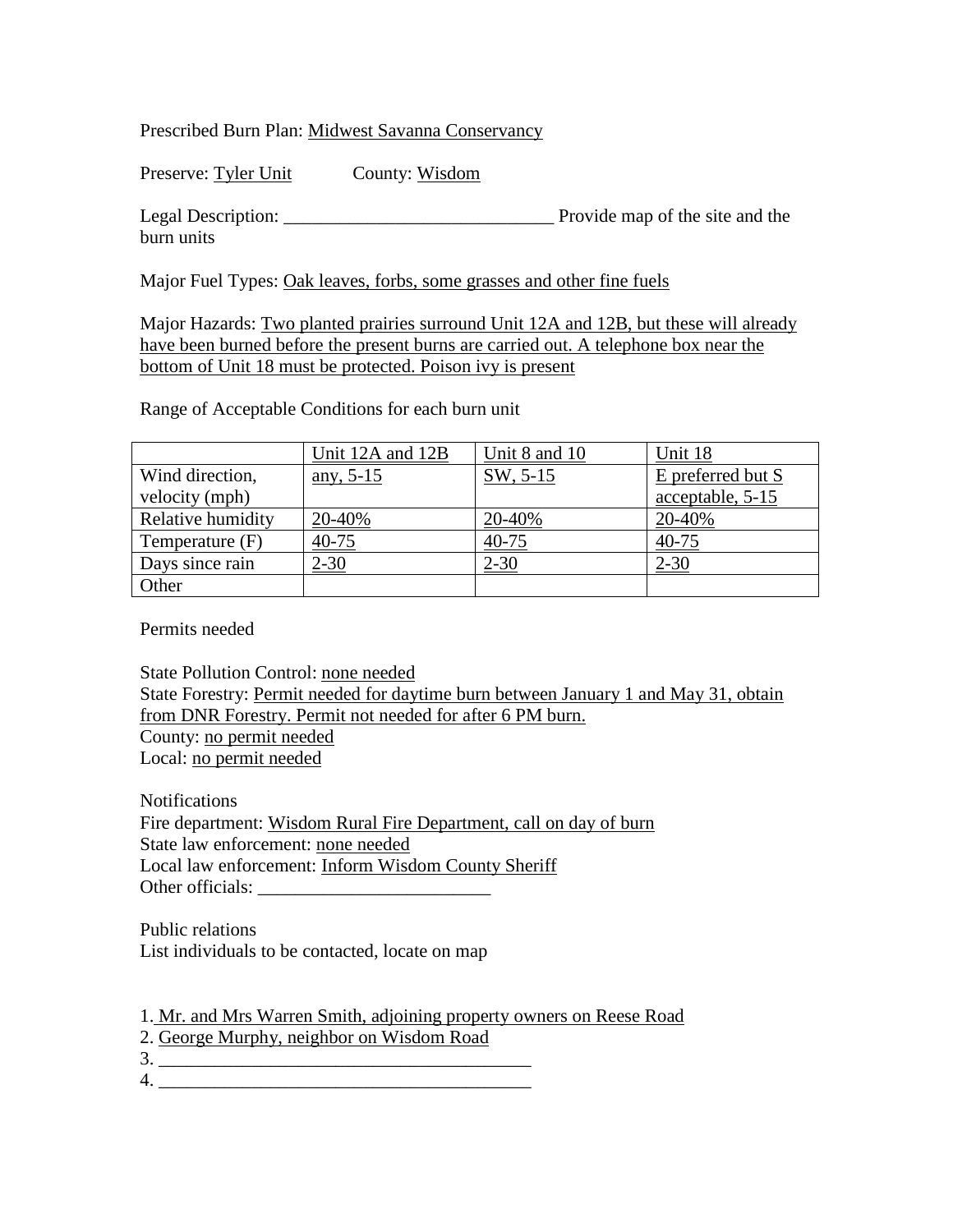Media to contact: Wisdom Weekly Bugle (published on Thursdays)

Equipment Requirements

| <b>Type</b>        | Number          | Item                  | Source                 |
|--------------------|-----------------|-----------------------|------------------------|
| Ignition equipment | 4 (minimum)     | drip torches          | Midwest Savanna        |
|                    |                 |                       | Conservancy            |
|                    | 10 gallons      | drip torch fuel (2)   | Local filling station  |
|                    |                 | parts diesel, 1 part  |                        |
|                    |                 | regular gasoline      |                        |
| Safety equipment   | $\underline{6}$ | <b>Backpack water</b> | Midwest Savanna        |
|                    |                 | <u>pumps</u>          | <u>Conservancy</u>     |
|                    | $\overline{1}$  | ATV with pumper       | Midwest Savanna        |
|                    |                 | unit                  | <b>Conservancy</b>     |
|                    | $\overline{4}$  | swatters              | Midwest Savanna        |
|                    |                 |                       | <u>Conservancy</u>     |
|                    | 100 gallons     | water                 | Field station          |
|                    | <u>6</u>        | 2-way radios          | <b>Midwest Savanna</b> |
|                    |                 |                       | <u>Conservancy</u>     |
|                    | $\overline{2}$  | Controlled burn       | Midwest Savanna        |
|                    |                 | signs                 | <u>Conservancy</u>     |
|                    | $\overline{1}$  | first aid kit         | <b>Midwest Savanna</b> |
|                    |                 |                       | Conservancy            |
|                    |                 |                       |                        |
|                    |                 |                       |                        |

Minimum crew size:  $\underline{8}$  Source(s) of crew: MSC staff, trained and certified MSC volunteers

Fire bosses: Bill Bailey, Jim Smith, John Bedford

Sources of emergency assistance:

Fire fighting: Wisdom Rural Fire Department

First aid: call 911; nearest hospital is Wisdom County Hospital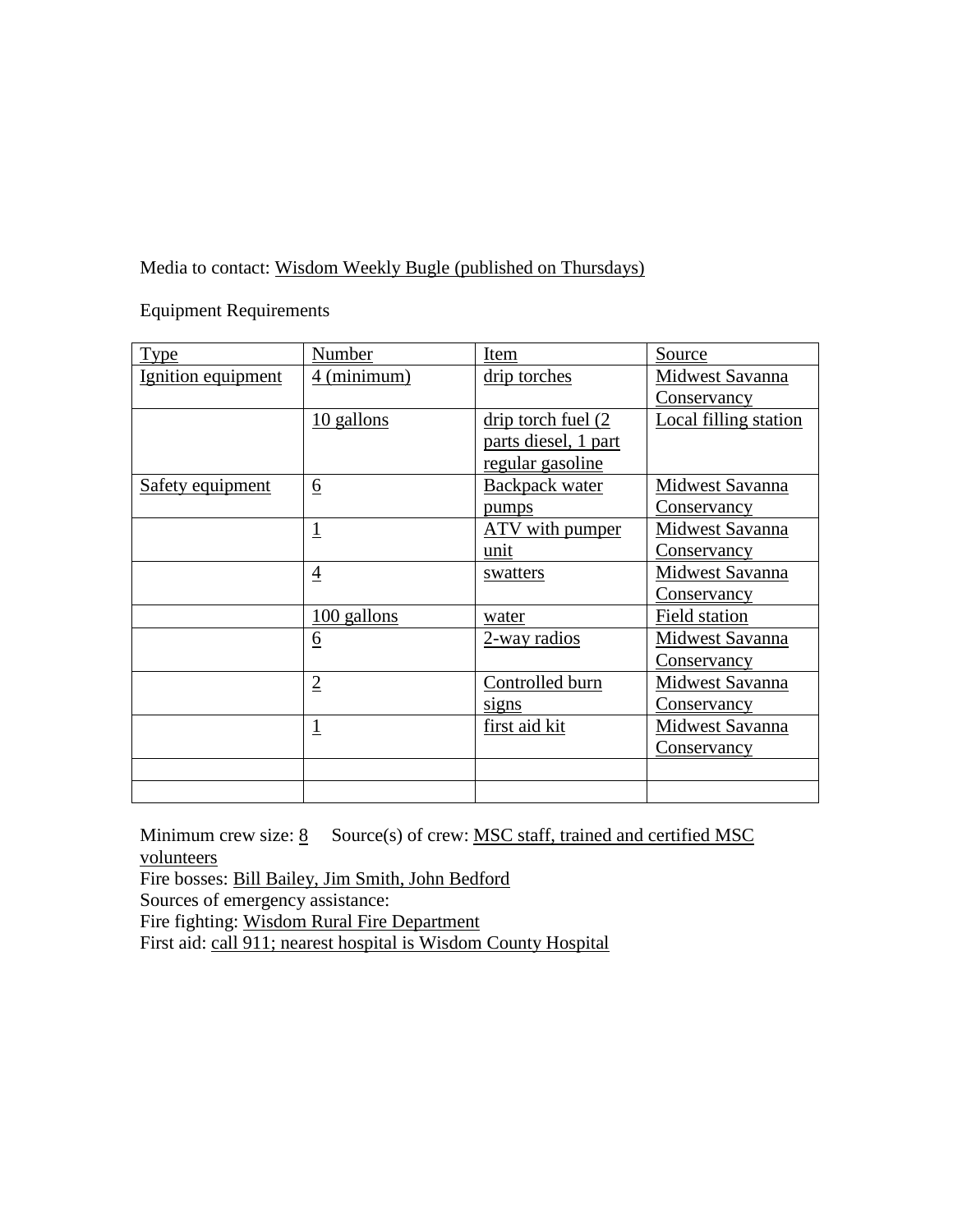Description of the Proposed Prescribed Burn

Prescribed Burn Justification:

Type of burn: Ecological management.

Management goals: Control invasive shrubs, stimulate growth of native species to increase flower production, prepare seed bed to permit germination of seeds and growth of seedlings

|                  | Unit 12A and 12B  | Unit 8 and 10    | Unit 18             |
|------------------|-------------------|------------------|---------------------|
| Vegetation type  | 90% oak savanna;  | 90% oak savanna; | 40% oak savanna;    |
|                  | 10% prairie       | 10% prairie      | 60% prairie         |
| Acres            | 8.5               | 4.5              | 2.5                 |
| <b>Notes</b>     | Mostly white oaks | Bur oaks         | Prairie and open    |
|                  |                   |                  | savanna             |
| Aspect and slope | SE-facing, 20%    | SW-facing, 30%   | E-facing, 45% slope |
|                  | slope             | slope            |                     |
| Burn duration    | 2.5 hours         | 1.5 hours        | 1 hour              |
| (estimated)      |                   |                  |                     |
| Mop-up           | 1 hour            | $0.5$ hour       | $0.5$ hour          |
| Total duration   | 3.5 hours         | 2 hours          | 1.5 hours           |

Fire behavior narrative:

Units 12A and 12B: A gravel road serves as fire break at the uphill end of this unit. A mowed fire break is on the downhill side and ravines are at the other two sides. Fire does not carry through the ravines. A backing fire will be lit on the uphill side, adjacent to the gravel road. The exact location will depend upon wind direction. Two drip torches will move in opposite directions along the fire break. As soon as a wide black line has been established, the burn will be conducted as a strip head fire burn, with drip torches being spotted at about 100 feet apart down the hill. Drip torch operators will be in contact with the burn boss by radio. Each drip torch operator will be accompanied by a person with a backpack water can.

Units 8 and 10. These two units are adjacent and are burned as one unit. A gravel road serves as a fire break at the uphill end. Mowed fire breaks are on the other three sides. Ignition will begin at the uphill end, adjacent to the gravel road, and two crews will work around the perimeter, backing fires will be lit downhill to create a black line. Once a good black line is available, the two crews will continue around the flanks to the lower fire break, where a head fire will be lit. It is desirable that most of this burn be carried out as a head fire.

Unit 18. This unit is open savanna with predominantly prairie grass. Because of its aspect, it does not burn well, and should be burned predominantly as a head fire. At the top of this unit a mowed fire break is present, as well as a rocky outcrop with very thin fuels.